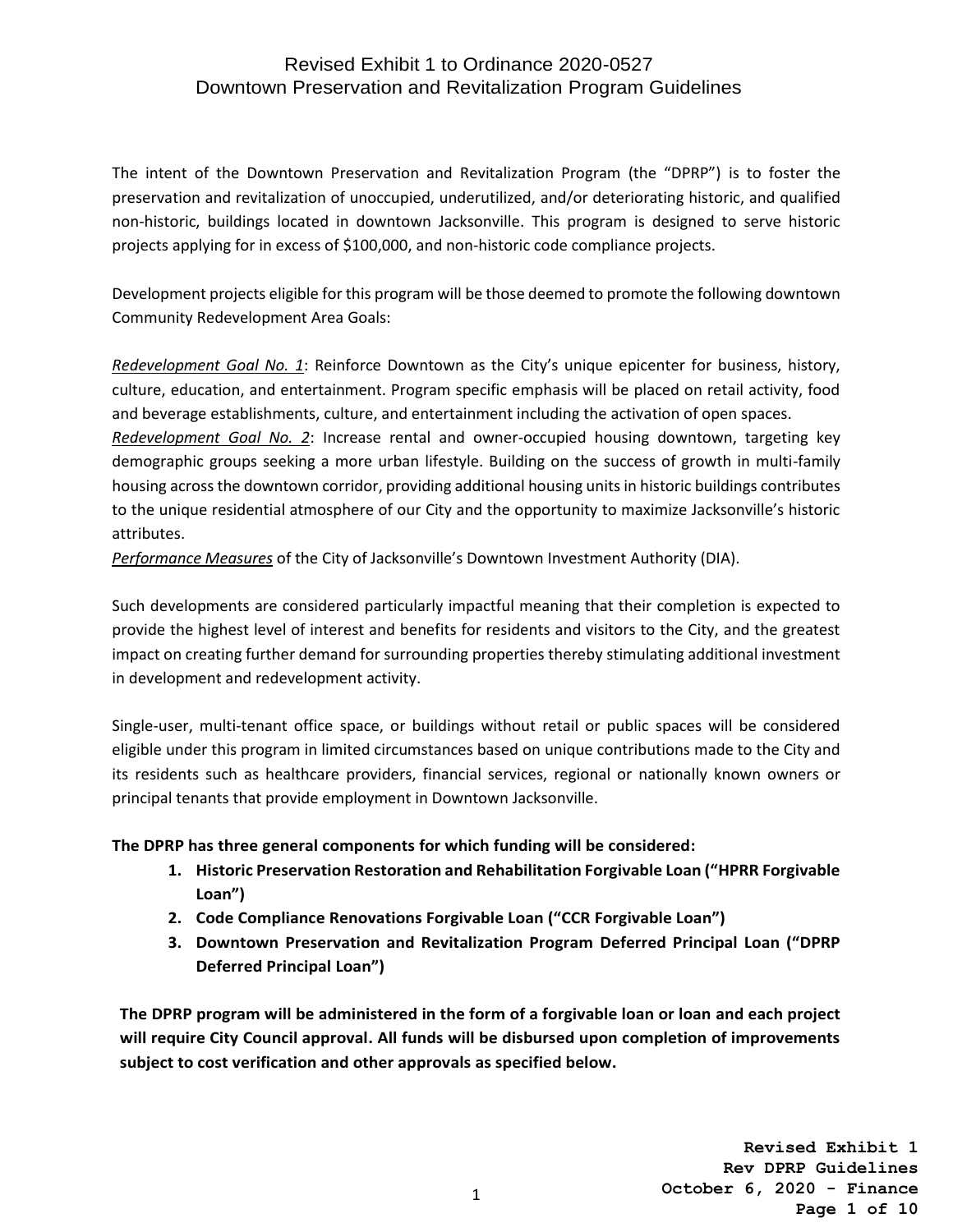#### **A. General Program Requirements applicable to all proposed projects:**

- 1. Project must be located within the DIA boundary. For this program, a project will be considered within the DIA boundary if, as of the effective date of this program, any portion of the tax parcel on which the building or buildings to be restored or renovated are located, is within the boundary of DIA.
- 2. Must conform to the goals and objectives of the BID and CRA Plan.
- 3. Applicant and/or its General Contractor, working in conjunction with the project Architect as applicable, must demonstrate significant, relevant experience and performance on projects of similar type and scale.
- 4. Total Development Costs ("TDC") is defined as:
	- a. costs for the acquisition of eligible buildings and associated land, and;
	- b. the negotiated construction costs with a qualified General Contractor; and
	- c. additional soft costs typically eligible for capitalization in development activity of this type.
	- d. Developer Fee is to be excluded from both Sources and Uses.
	- e. The market value of property owned, and any related debt, may be included in TDC for purposes of these calculations.
- 5. The following limits apply to Total Development Costs unless otherwise stated (Existing property owners are also considered the Developer for these purposes):
	- a. Developer equity *plus* third-party debt *plus* outside tax credit or other subsidies of not less than:
		- i. 50% if Developer Equity (less Developer Fee) is > 15% of TDC; or
		- ii. 60% if Developer Equity (less Developer Fee) is ≤ 15% of TDC.
	- b. Developer Equity (less Developer Fee) shall be not less than 10% of TDC.
	- c. COJ total capitalization from all sources not to exceed:
		- i. 50% if Developer Equity (less Developer Fee) is > 15% of TDC; or
		- ii. 40% if Developer Equity (less Developer Fee) is ≤ 15% of TDC; or
		- iii. 25% if the property being improved does not have, nor is applying for, local landmark status (i.e. No HPRR Forgivable Loan component in the request).
	- d. HPRR Forgivable Loan not to exceed 30% of TDC, as applicable.
	- e. CCR Forgivable Loan not to exceed:
		- i. 25% of TDC if the property does not have historic landmark status; or
		- ii. 30% of TDC if the property has historical landmark status
	- f. DPRP Deferred Principal Loan not to exceed 20% of TDC, as applicable.
	- g. DPRP Deferred Principal Loan shall be *not less than* 20% of the aggregate gap funding requirement for any project where Developer Equity is less than 25% of TDC.
	- h. Funding for the project from all other DIA programs may not exceed 10% TDC, subject to further limitations found in the guidelines for each such program.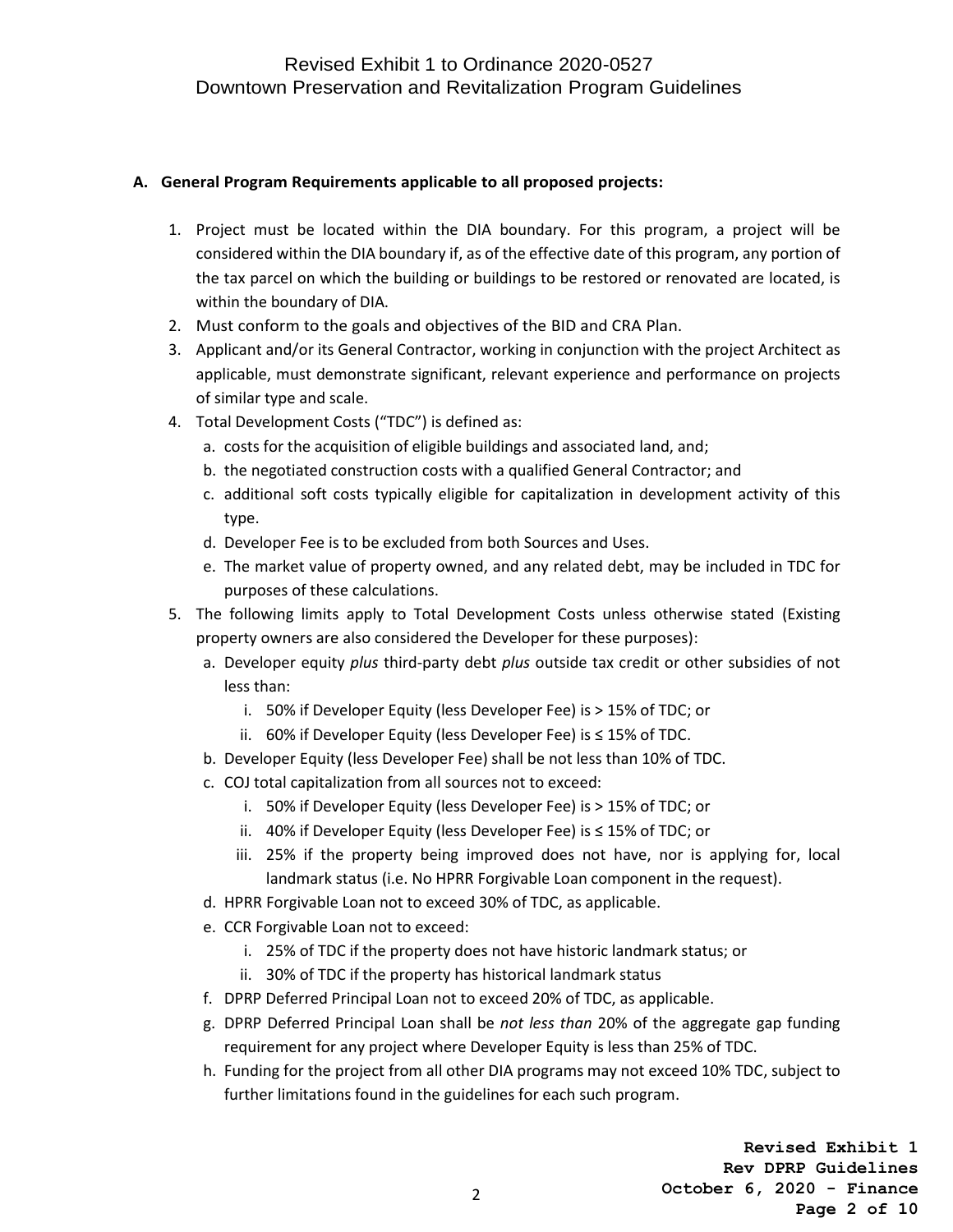- i. If the property is designated, or applying to become, a historic landmark, the request must exceed \$100,000. (requests for \$100,000 or less should proceed under the HPTRF)
- 6. Total Development Costs must be determined reasonable for the scope of the project utilizing third party verification where available.
- 7. Gap funding need must be demonstrated on all projects where the total funding request is greater than \$1 million.
- 8. ROI must reach 0.50X minimum incorporating the following assumptions:
	- i. Ad valorem real property taxes calculated on the cost basis using twenty-year time horizon from date property is projected to be placed into service.
	- ii. Ad valorem property taxes on historic properties are abated for ten years from placed into service date. (*Note: Projects receiving a CCR Forgivable Loan without historic landmark status are not eligible for the property tax abatement, and the ROI will be calculated using the incremental ad valorem for the full twenty-year period*).
	- iii. Tangible Personal Property tax included based on FF & E information provided by the applicant.
	- iv. Local Opportunity Sales Tax and Employment based on 50% of any speculative commercial lease space and employment information provided by the applicant.
	- v. Estimated interest revenue on the DPRP Deferred Principal Loan to be included as additional benefit to the City.
	- vi. Where preservation and revitalization activities are being performed on a property where business operations are established, ROI will be calculated on existing ad valorem, local opportunity sales tax, and employee metrics.
- 9. All loan components pursuant to the Redevelopment Agreement will be secured by a subordinate-lien position on the real property behind any senior secured, third-party lender providing construction, mini-perm, or permanent financing.
- 10. All COJ and DIA program funding will be subject to cross-default, meaning a default under one COJ or DIA funded program or DPRP component triggers a default under outstanding funding of all COJ or DIA programs and DPRP components at such time.
- 11. All property, business, and income taxes must be current at the time of application and maintained in a current status during the approval process, the term of the Redevelopment Agreement and through the DPRP loan period.
- 12. Payment defaults, bankruptcy filings, or other material defaults during the DPRP loan period will trigger the right for the City of Jacksonville to accelerate all amounts funded and outstanding under any or all programs at such time plus 20% of any amounts amortized or prepaid prior to that date.
- 13. DPRP Loan funding under any component is subject to standard claw back language related to disposition of the property prior to each component's respective maturity, or similar circumstances of conversion.
- 14. DIA reserves the right to approve any sale, disposition of collateral property, or refinance of senior debt during the DPRP loan period.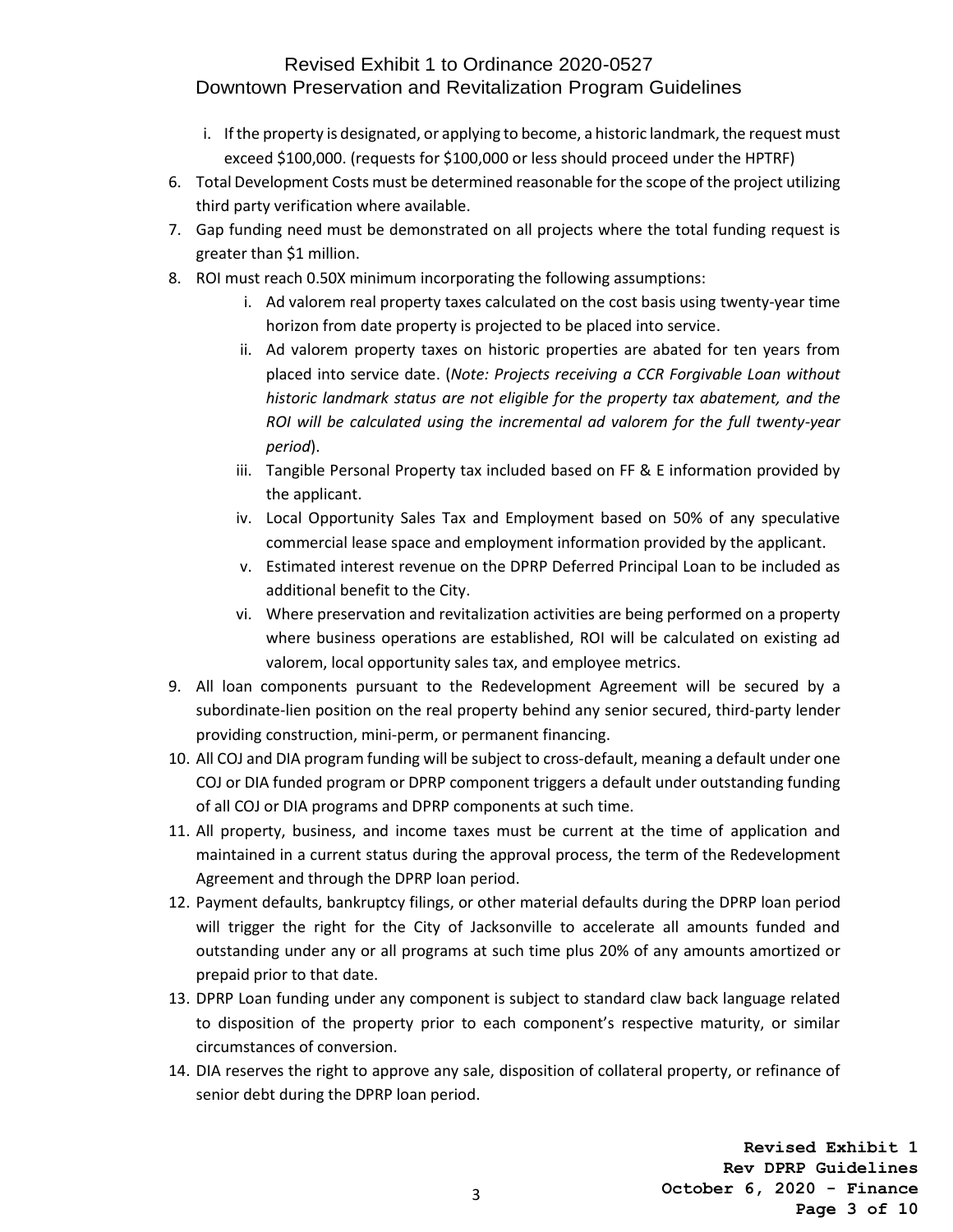### **B. Historic Preservation Restoration and Rehabilitation Forgivable Loan Component ("HPRR Forgivable Loan")**

- 1. The building must be designated as a local historic landmark at the time of application or an application for local landmark status must be filed and pending. Application may be made for an award under the DPRP prior to final designation; however, request for funding under this component will not be approved prior to the building receiving designation as a local historic landmark.
- 2. All work must be reviewed and approved by the Planning and Development Department for consistency with the United States Secretary of Interior Standards and applicable design guidelines during application processing and for verification upon completion and request for funding.
- 3. This HPRR Forgivable Loan component may include up to:
	- a. 75% of eligible costs for the Restoration or Rehabilitation of the building Exterior
	- b. 75% of eligible costs for the Restoration of Historic features on the building Interior
	- c. 30% of eligible costs for the Rehabilitation of the building Interior; and
	- d. 20% of eligible costs for General Requirements and Overhead of the GC
- 4. Funding attributable to the HPRR Forgivable Loan may not exceed 30% of Total Development Cost.
- 5. Downtown Preservation and Revitalization Program funding in the amount of the HPRR Forgivable Loan component will be forgiven 20% per year over the first five years of the loan.
- 6. This funding component of the Downtown Preservation and Revitalization Program will be interest free.

### **C. Code Compliance Renovations Forgivable Loan Component ("CCR Forgivable Loan")**

- 1. The building need not be designated a local historic landmark but must be a contributing structure in the National Historic District or a structure at least 50 years old and meet the applicable general program requirements above.
- 2. This CCR Forgivable Loan component may include up to:
	- a. 75% of eligible costs for bringing the property up to levels as required for Code Compliance or related fire and safety requirements.
	- b. Cost of environmental remediation or abatement on the property or within the building, such as asbestos removal, as included in Total Development Cost, may be included as well as new code requirements.
- 3. If a building is historically designated with local landmark status and therefore exempt from certain code compliance requirements, the cost of any elective renovations may not be included in this section.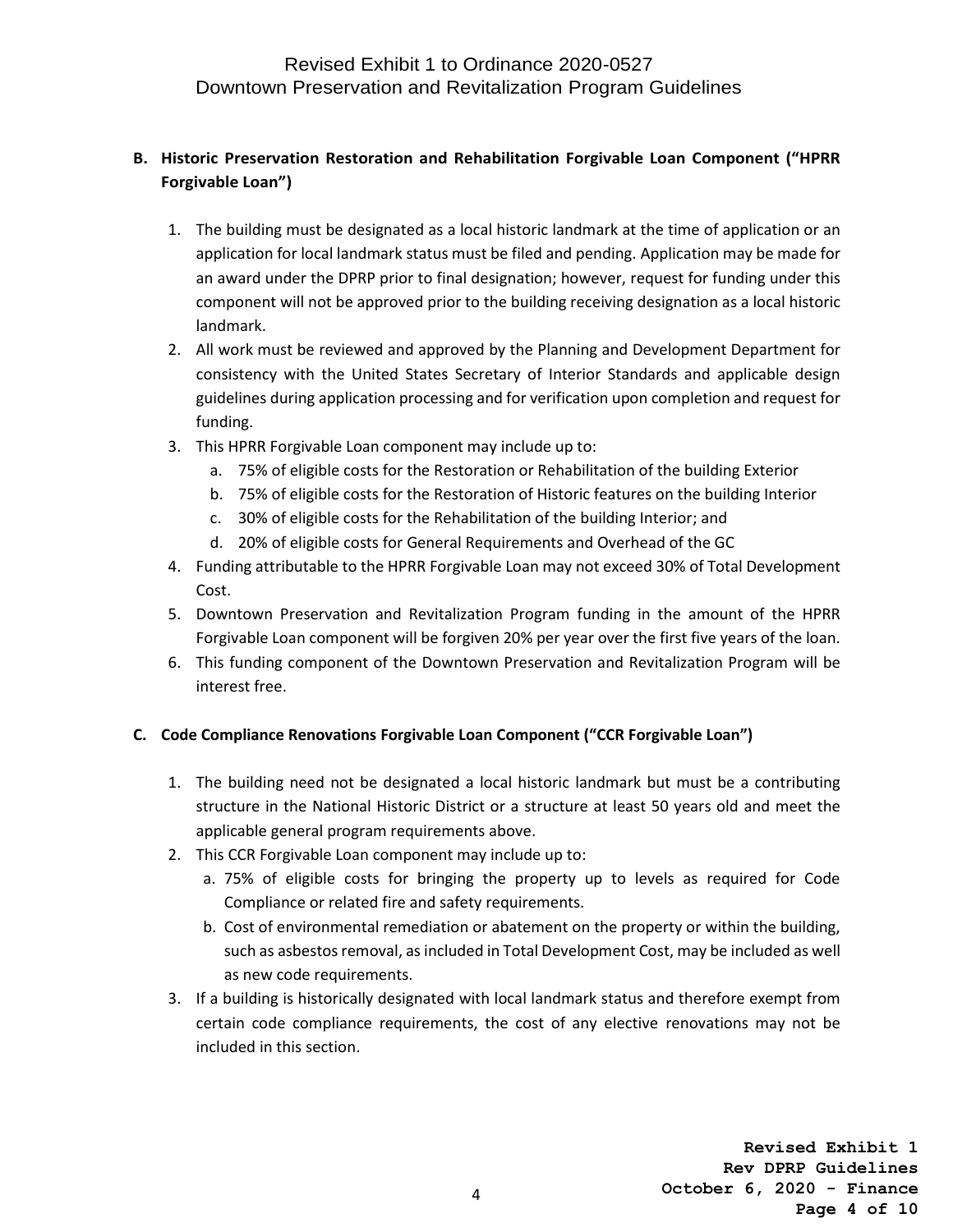- 4. If a building is historically designated with local landmark status, all work must be reviewed and approved by the Planning and Development Department for consistency with the United States Secretary of Interior Standards and applicable design guidelines.
- 5. If a building is historically designated with local landmark status, the scope of Building and Fire Code Improvement work must use the Downtown Historic Building Code Matrix and be approved by the Building Inspection Division of the Public Works Department and the Fire Marshall.
- 6. If a building is not historically designated but is a contributing structure in the National Historic District, plans must be reviewed and approved by COJ PDD to ensure that no work included in the application would render the building ineligible for local landmark designation. Further, the property must remain in good standing as eligible for local landmark designation during the compliance period of the DPRP.
- 7. If a building is neither a local landmark nor a contributing structure, but is at least 50 years old, the eligibility of code compliance expenditures will be determined by DIA with the assistance of COJ Planning.
- 8. Funding derived from the CCR Forgivable Loan component may not exceed 30% of the Total Development Cost when the building is a locally designated landmark.
- 9. Redevelopment projects where the property being improved neither has, nor is applying for, local landmark status, are only eligible for a CCR Forgivable Loan if the total scope of work of the redevelopment project is CCR eligible and no other work is contemplated. In this event, eligibility is limited to 25% of Total Development Costs. Other program requirements remain applicable, including that 20% of COJ funding must come in the form of a DPRP Deferred Principal Loan, unless waived under any other provision found in the program guidelines.
- 10. Downtown Preservation and Revitalization Program funding in the amount of the CCR Forgivable Loan component will be forgiven 10% per year over the ten-year life of the loan when not used in combination with an HPRR Forgivable Loan. When combined with a HPRR Forgivable Loan, both loans will be forgiven over a five-year period at 20% per year, and therefore shall be coterminous.
- 11. This funding component of the Downtown Preservation and Revitalization Program will be interest free.

### **D. Downtown Preservation and Revitalization Program Deferred Principal Loan Component ("DPRP Deferred Principal Loan")**

- 1. The DPRP Deferred Principal Loan amount shall be determined by the gross funding gap found in the Total Development Costs with a requirement that the amount will be not less than 20% of gap funding requirement in any development plan where developer equity (net of developer fee) is less than 25% of TDC.
- 2. Downtown Preservation and Revitalization Program funding in the amount of the DPRP Deferred Principal Loan component will be structured as non-amortizing with a maturity of ten years from closing.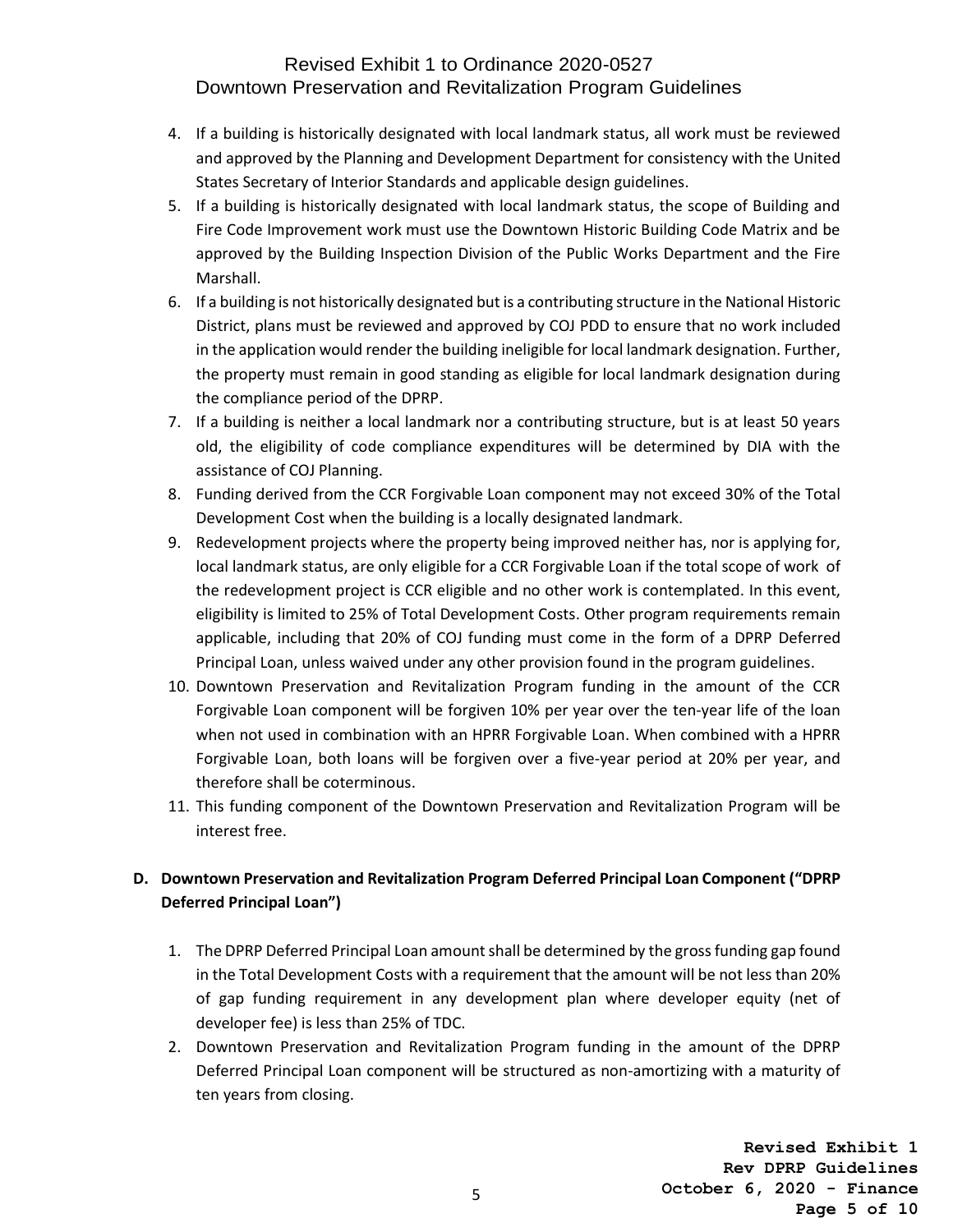- 4. Although principal payments on the DPRP Deferred Principal Loan are not required on the loan prior to maturity, interest payments will be due and payable annually based on a rate of the Ten-Year Treasury Note Rate at the time of closing.
- 5. Partial principal reductions may be made after the fifth anniversary with no prepayment penalty; however, 50% of the loan balance must remain outstanding through the loan maturity date unless the property is sold or refinanced during that period, subject to DIA approval.
- 6. The loan balance is due in full upon maturity, sale, or refinancing of the property prior to maturity subject to terms of the disposition and value of the property at the time of such event.
- 7. Funding derived from DPRP Deferred Principal Loan may not exceed 20% of the Total Development Costs and may not be used on a stand-alone basis.

### **E. Other DIA programs**

Applicants for funding pursuant to this Downtown Preservation and Revitalization Program may also seek funding from DIA pursuant to the other programs for which they may qualify and choose to fund the applicable portion of redevelopment costs under the program of their choice. However, the Construction Budget provided with the each application must clearly delineate costs by the program for which application is made and no portion of a single line item cost can be considered for or qualify for partial funding under more than one program. For example, the operator of a restaurant could seek funding for build out of a restaurant while the building owner seeks funding under this DPRP program for the building exterior, interior of other spaces, and code compliance. See the separate guidelines for each program for more information.

#### **F. Project Approval Process**

For applications under the Downtown Preservation and Revitalization Program, the following apply:

- 1. If the total amount requested is \$100,000 or less, and the property has or is seeking local historic landmark status, the Historic Preservation and Revitalization Trust Fund ("HPRTF") Guidelines shall apply.
- 2. If total amount requested is more than \$100,000, and the applicant is seeking funding under the HPRR Forgivable Loan component, the redevelopment agreement requires Historic Preservation Commission Landmark (Local) Recommendation, City Council Landmark Designation, Planning and Development Department Approval of Scope of Work, DIA Board Approval, and City Council approval.
- 3. If applicant requests funding under the CCR Forgivable Loan:
	- a. In any amount, and the property does not have and is not seeking local historic landmark status, the redevelopment agreement requires Planning and Development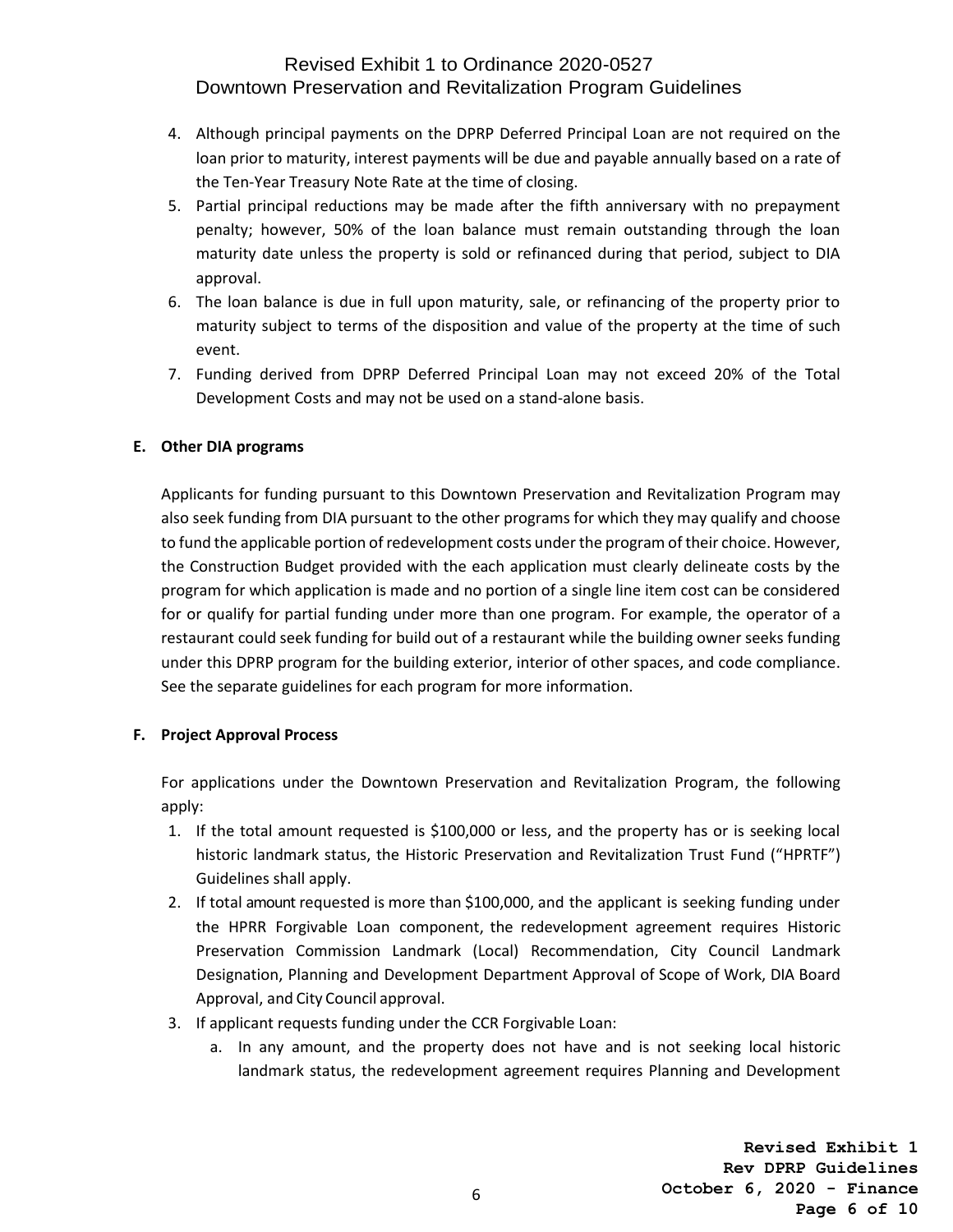Department Approval of the Scope of Work, DIA Board Approval, and City Council approval; or

- b. In excess of \$100,000, and the property has or is seeking local historic landmark status, the redevelopment agreement requires Historic Preservation Commission Landmark (Local) Recommendation, City Council Landmark Designation, Planning and Development Department Approval of Scope of Work, DIA Board Approval, and City Council approval.
- 4. For any one project, the dollar amounts in all applications for loans or Forgivable Loans submitted within five years of the first HPTRF grant, or loan or Forgivable Loan approved under this program shall be aggregated to determine if the project requires City Council approval.

### **PRE-APPLICATION**

1. A pre-application meeting will be held for all proposed developments planning to utilize the DPRP loan program. Attendees shall include the Applicant and related members of the proposed development team, members of the COJ Planning and Development Department (PDD) Historical Preservation Section staff, Downtown Development Review Board (DDRB) staff, and Downtown Investment Authority (DIA) staff, as appropriate. From this meeting, a strategy that incorporates the following steps and requirements will be formulated to include task assignments and a timeline for target dates to accomplish the application processing goals.

### **APPLICATION and PROCESSING**

1. General

Application and processing of historic designation, Certificate of Appropriateness approval and DPRP funding approval through the Planning and Development Department and DIA may occur simultaneously, except as provided below.

2. Landmark Designation

Application shall be made to the Planning and Development Department (PDD) for Local Landmark designation unless the building is already a local landmark, or the program request is for a CCR loan only.

- a. The Planning and Development Department shall verify whether the building is already a local Landmark or is eligible for designation. PDD shall assist the applicant in Local Landmark Designation Procedures as needed and process any landmark designation application through the Historic Preservation Commission and City Council approval process.
- b. A staff report recommending designation and legislation regarding the same must be filed prior to any DIA action.
- 3. Scope of Work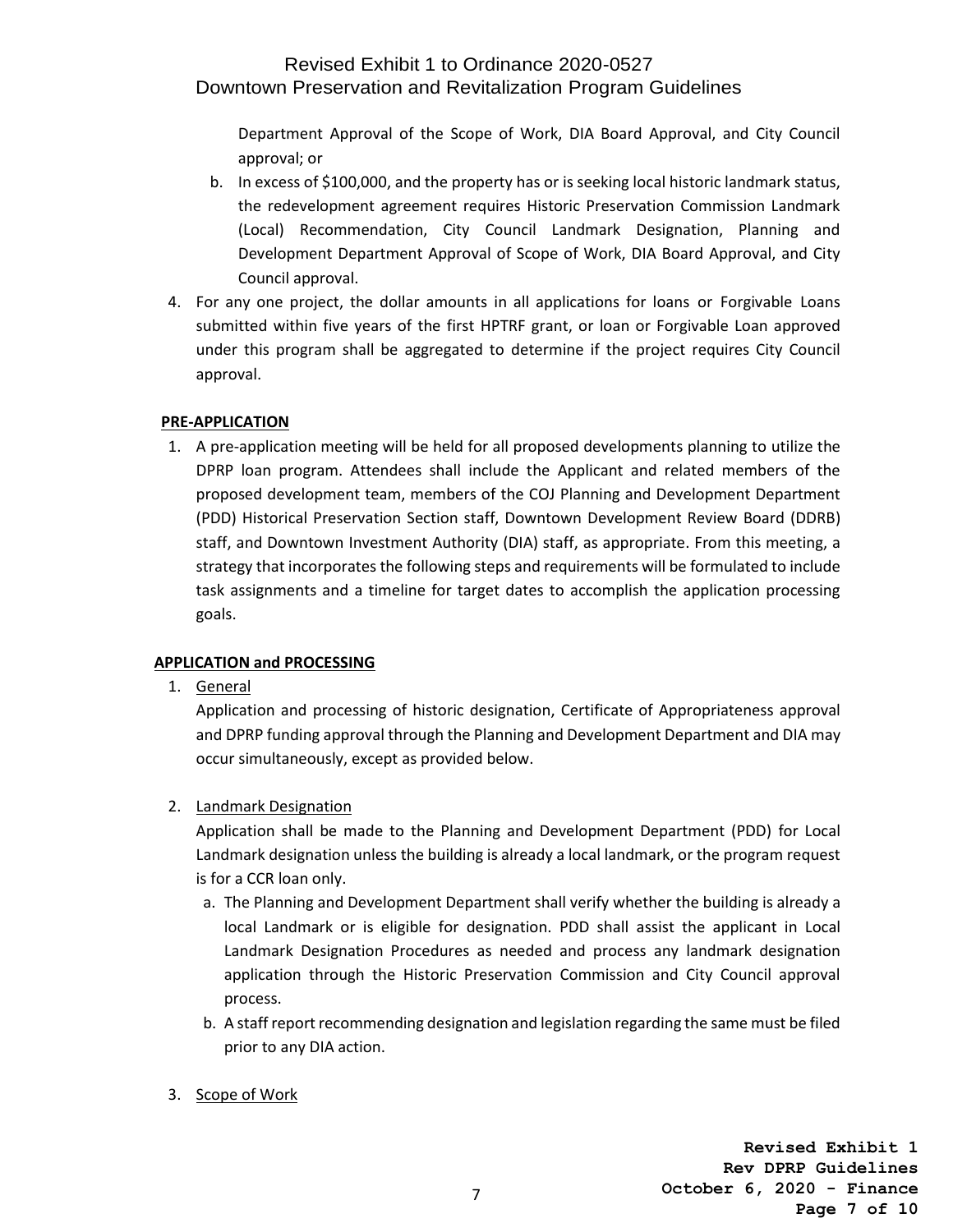- a. Application shall also be made to PDD for a Certificate of Appropriateness or other approval for the scope of work to be performed on any local landmark, or for approval of any CCR work on a contributing structure in the National Historic District.
	- i. Such application shall break down the work to be performed between exterior restoration and renovation work, interior restoration, interior renovation, and code compliance work.
- b. The Planning and Development Department shall review applications for work to be performed on any local landmark for compliance with the United States Secretary of the Interior Standards for Restoration or Rehabilitation, and any applicable historic preservation design guidelines, and shall issue an approval, denial, or approval with conditions and comments to the DIA. PDD may rely on National Park Service determination, or process locally. In the absence of final NPS approval, a conditional approval letter may be provided to DIA identifying by category any improvements that are considered ineligible. PDD Staff conditional approval shall serve as the basis for determination of qualified eligible expenses in reviewing incentive requests and calculating the "up to" award amount, however actual disbursement of loans will be based on final COA or NPS approved eligible expenses.
- c. All work on local landmarks must be consistent with United States Secretary of Interior's Standards, approved by Certificate of Appropriateness (COA) by the Historic Preservation Commission, and approved by DDRB.
- d. PDD shall review applications for CCR work to be performed on contributing structures in the National Historic District to determine whether any of the proposed improvements would render the building ineligible for local landmark designation and identify the same. HPS shall issue a staff report to DIA with the results of their review and indicating whether the elimination of any particular improvements would allow the building to remain eligible for local landmark status.
- e. The application for a COA or approval of the scope of work can be submitted and reviewed simultaneously with landmark designation; however, no staff report regarding scope of work will be issued to DIA prior to the filing of legislation for landmark status.
- f. Any work not approved through the COA review process by the Jacksonville Historic Preservation Commission, Planning and Development Department Staff or NPS, or determined to not meet the Secretary of the Interior Standards or other design guidelines will be removed from the list of qualified eligible expenses for consideration, even if previously approved by PDD Staff Conditional Approval as described in letter b. of this section.
- 4. DPRP Loan Approval

Simultaneously, application shall be made to DIA for funding pursuant to one or more components of this DPRP. For all applications under the DPRP loan program, DIA Staff shall receive and analyze project information as outlined below:

a. Business plan to include: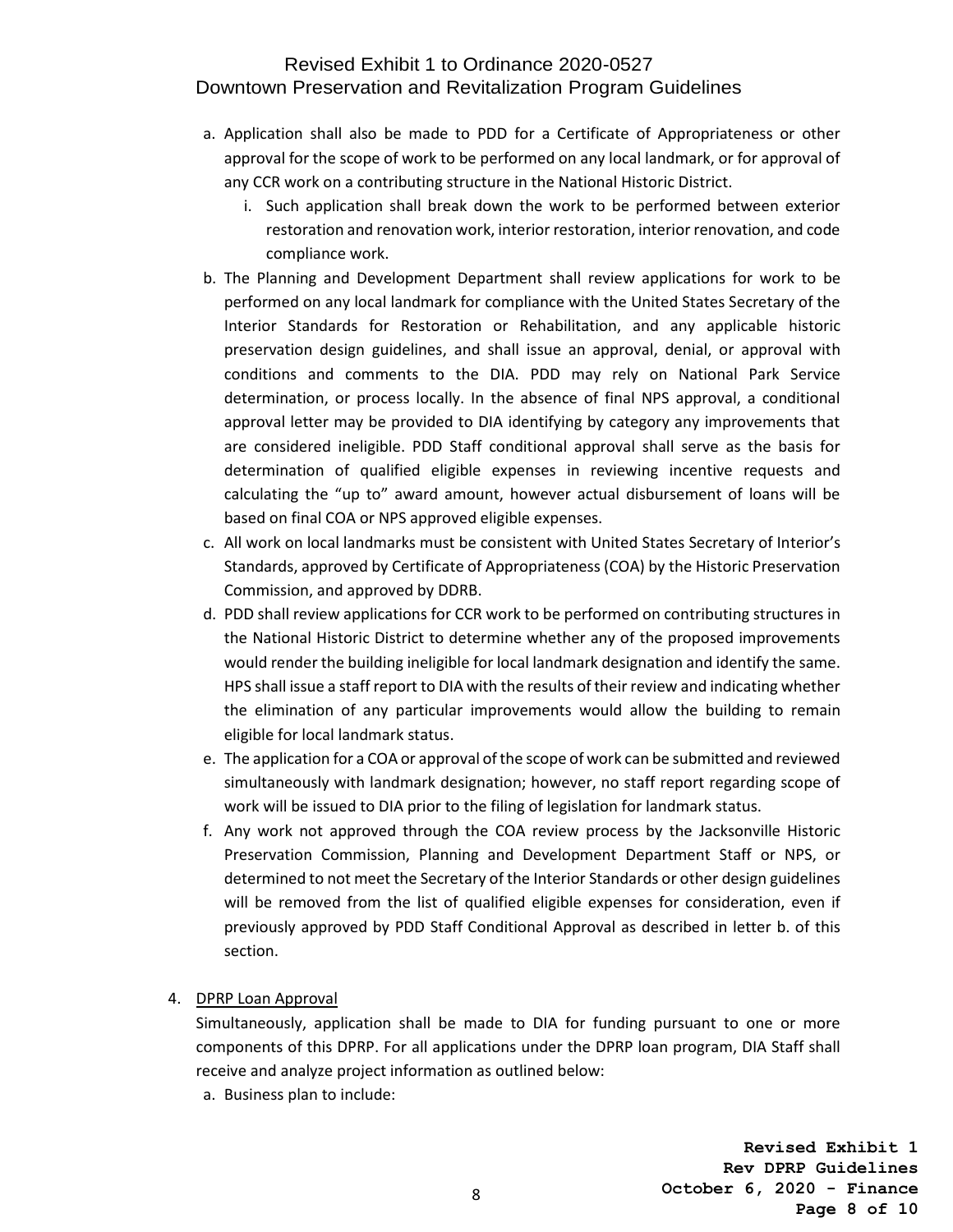- i. Proposed usage of the property following completion and contribution towards the relevant DIA Redevelopment Goals and Performance Measures.
- ii. Names and descriptive summary of relevant experience for all members of the development team including principals, General Contractor, architect, consultants, and others as applicable.
- iii. Market analysis summary and strategy relied upon in support of the development decision.
- iv. Names of tenants where lease negotiations are near completion or have been finalized. Executed leases, or those ready for execution, should be provided for consideration in ROI calculations.
- v. Anticipated job creation, both direct and from commercial spaces whether existing or to be created.
- b. Applications to include detailed Total Development Cost estimate for proposed acquisition and/or improvements along with sources and uses of funds, a thorough and detailed three-year pro forma financial statements (including time to stabilization), evidence of ownership or control of the subject property.
- c. A detailed construction budget must be provided that reconciles to the contract with the General Contractor, and that clearly allocates costs between Restoration or Rehabilitation of the building Exterior, Restoration of Historic features on the building Interior, Rehabilitation of the building Interior, General Requirements and Overhead of the GC, and Code Compliance Renovations, as may be appropriate per the DPRP loan request being made.
- d. Operating pro forma must be provided and DIA must generally agree with projected operating or rental income, operating expenses, and debt service. Market study or thirdparty data (CoStar or similar) will be relied upon where available.
- e. Corporate applicants shall submit two most recent years' tax returns (if available).
- f. Applications must be accompanied with a personal financial statement and the two most recent years' tax returns of principals with ownership of more than 20% of the project, the project's general partner, and/or the project's controlling member.
- g. Provide evidence that all property, business, and income taxes are current.
- h. Evidence of Landmark status for the subject property as outlined above or application for the same, to be submitted as appropriate for the request made.
- i. All code compliance work on buildings not designated local landmarks shall require review by Planning and Development Department to ensure that no contributing structure is rendered ineligible for local landmark designation by the proposed work, and shall require DDRB and DIA Board approval, and City Council approval.
- j. PDD staff recommendation as to eligibility of the approved scope of work on any local landmark shall be required prior to DIA board approval of any program funding, however a contingent staff report will be accepted. The level of certainty required before presentation to the DIA Board and City Council will depend on the extent to which eligible costs exceed the request.